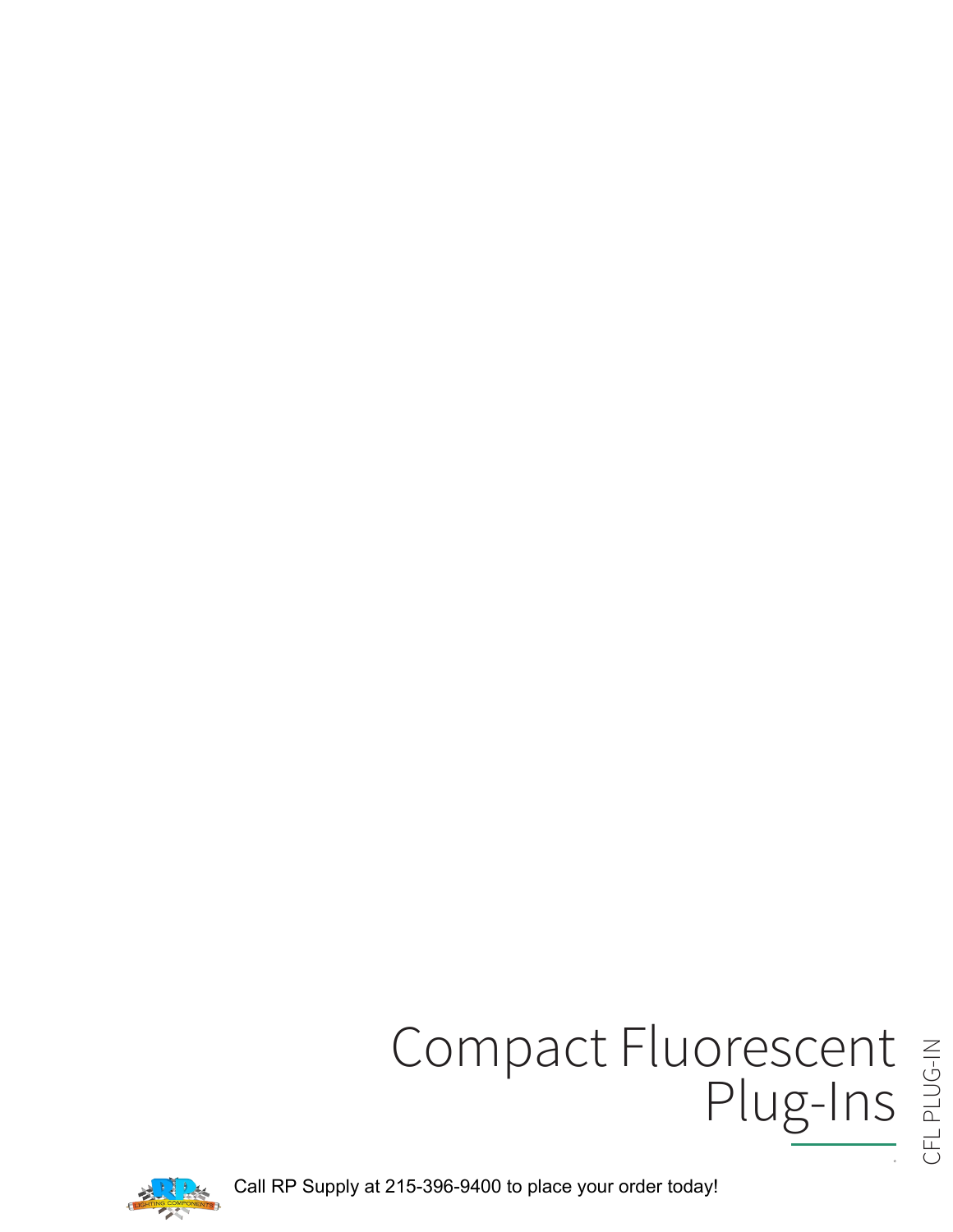TABLE OF CONTENTS **CFL PLUG-IN** TABLE OF CONTENTS

## **PL SINGLE U-SHAPED TWIN TUBE**

PL 2-Pin PL 4-Pin

| <b>PL DOUBLE</b><br><b>U-SHAPED TWIN TUBE</b>        | 6 |
|------------------------------------------------------|---|
| PLD 2-Pin                                            |   |
| PLD 4-Pin                                            |   |
| <b>PLT 4-PIN TRIPLE TUBE</b>                         | 8 |
|                                                      |   |
| <b>FUL 4-PIN SINGLE</b><br><b>U-SHAPED TWIN TUBE</b> | 8 |
|                                                      |   |
| <b>FDL 2-PIN QUAD TUBE</b>                           | 9 |
| <b>FML 4-PIN QUAD TUBE</b>                           |   |
|                                                      |   |

**FT 4-PIN TWIN TUBE 9**

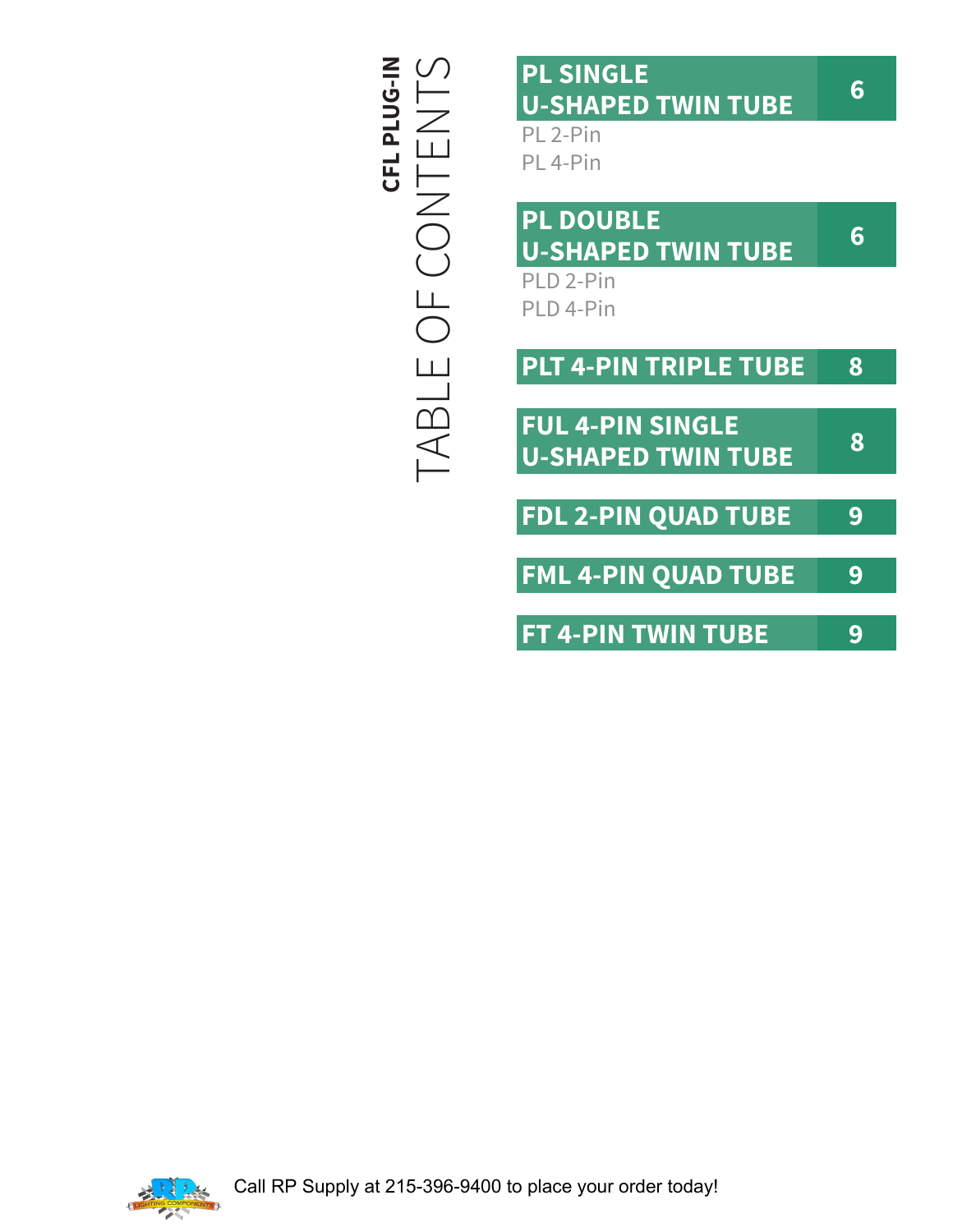

PLUG-IN COMPACT FLUORESCENT LIGHT BULBS ARE USED IN A WIDE VARIETY OF APPLICATIONS. PLUG-IN CFLS ARE MOST COMMONLY USED IN CAN LIGHTS, SCONCES, AND ACCENT LIGHTING. THEY CAN ALSO BE FOUND IN SECURITY LIGHTS, EXIT SIGNS, TROFFER FIXTURES, AND DECORATIVE WALL WASHERS. SPECIALLY DESIGNED PLUG-IN CFL LIGHT BULBS ARE ALSO USED IN HIGH-END READING AND TASK LAMPS.

## **THERE ARE FOUR GENERAL STYLES OF PLUG-IN FLUORESCENT LIGHT BULBS: TWIN TUBES, QUAD TUBES FOUND WITH BOTH 2 & 4 PINS, TRIPLE TUBES, AND LINEARS.**

## **TWIN TUBE PLUG-INS:**

These lamps consist of either two separate parallel tubes, a single U-shaped tube, or two parallel tubes joined near the top of the bulb. Twin Tube Plug-In Fluorescents have either a G23 or GX23 base depending on the wattage. Some high-end reading and task lamps use a Twin Tube Plug-In Fluorescent with a base specific to the manufacturer of the lamp (to prevent interchangeability between brands). They are often found in can lights, accent lighting, sconces, wall washers, security lights, and exit lights.

## **2-PIN QUAD TUBE PLUG-INS:**

These lamps consist of either 4 separate tubes aligned in a 2x2 pattern, or two U-shaped tubes aligned back-to-back. All 2-Pin Quad Tube Plug- In Fluorescent light bulbs operate on magnetic ballasts. These Quad Tube Plug-In Fluorescents have G23d-2, GX23-2, G24d-1, G24d-2, or G24d-3 bases (depending on the wattage). They are often found in can lights, sconces, wall washers, and security lighting.

## **4-PIN QUAD TUBE PLUG-INS:**

These lamps consist of either 4 separate tubes aligned in a 2x2 pattern, or two U-shaped tubes aligned back-to-back. All 4-Pin Quad Tube Plug-In Fluorescent light bulbs operate on electronic ballasts. These 4-Pin Quad Tube Plug-In Fluorescents have G24Q-1, G24Q-2, or G24Q-3 bases depending on wattage. They are often found in can lights, sconces, wall washers, and security lighting.

## **TRIPLE TUBE PLUG-INS:**

These lamps consist of either three U-shaped tubes aligned back-to-back, or three U-shaped tubes aligned in a triangular formation. All Triple Tube Plug-In Fluorescent light bulbs operate on electronic ballasts. These Triple Tube Plug-In Fluorescents have GX24Q-2, GX24Q-3, GX24Q-4, GX24Q- 5, or GX24Q-6 bases depending on wattage. They are found in can lights, sconces, wall washers, and security lighting.

## **LINEAR PLUG-INS:**

These lamps consist of either two separate parallel tubes, a single U-shaped tube, or two parallel tubes joined near the top of the bulb, and have 4 pins on the base lined up in a row. All Linear Plug-In Fluorescent light bulbs operate on electronic ballasts. 2G11 bases are utilized for all Linear Plug-In Fluorescent light bulbs (regardless of wattage). They are found in troffer fixtures, wall washer fixtures, retail track lighting, and menu boards.



U<br>B<br>B

T<br>See Tales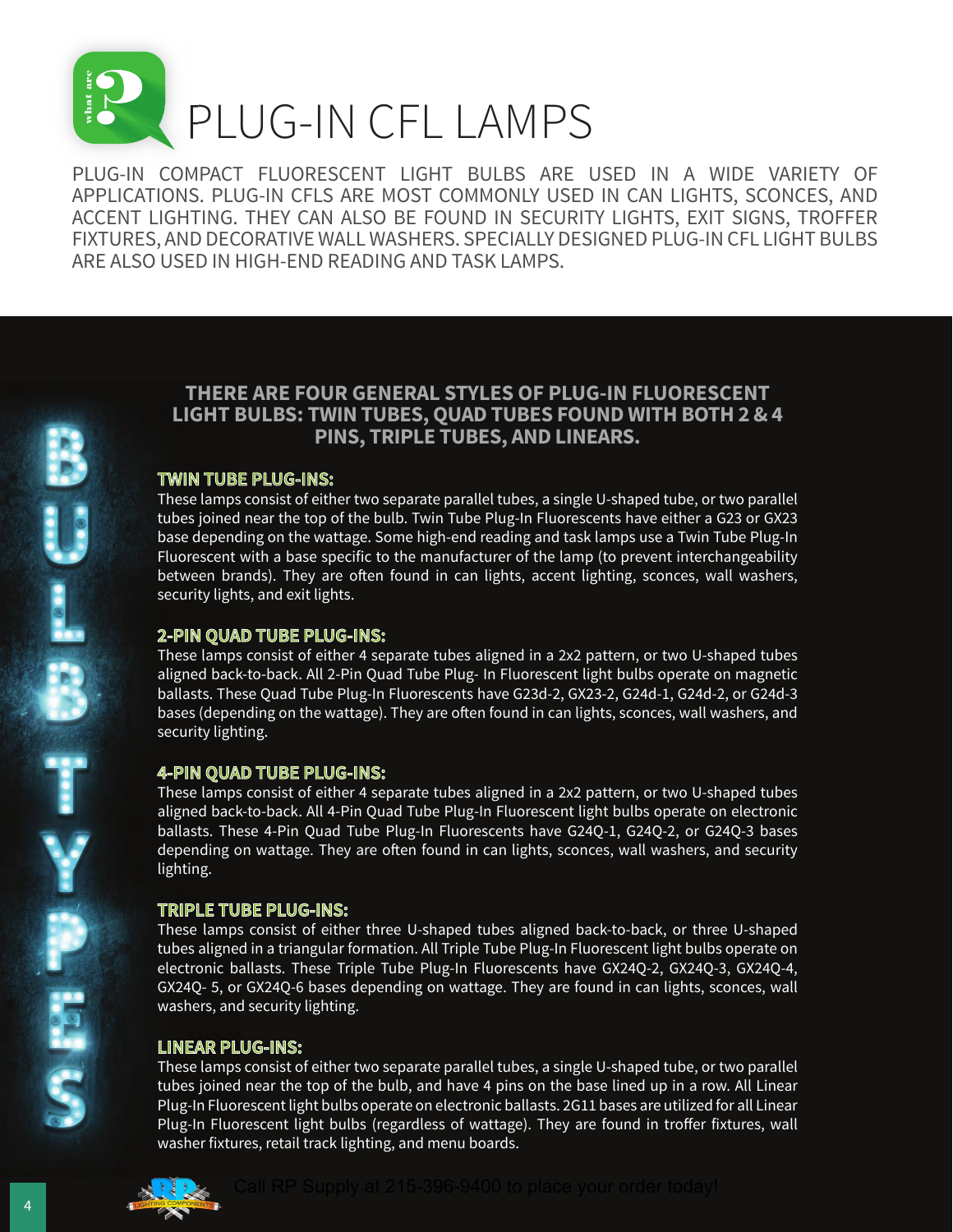# What's With All The Different Bases?

Plug-in CFLs require a ballast to operate. The ballasts that operate plug-in CFLs are generally located inside the fixture. Each ballast is designed to run only a specific wattage and varies from fixture to fixture depending on the specific use and light output requirement of the fixture. That's why these bulbs have unique base types specific to the wattage of the light bulb. The base type will determine the type of socket that will accept the light bulb base. Each ballast type requires the fixture to have a different socket type so that only bulbs with the wattage the fixture was designed for may be used for each fixture. Plug-in CFLs with 2 pins operate on magnetic ballasts, while 4-pin plug-ins operate on electronic ballasts. Magnetic ballasts are becoming less common and more expensive, and new plug-in CFL fixtures are all made with electronic ballasts.





**G24D1** 9, 13 Watt Compact Fluorescent Plug-In



**G23-2** 9 Watt Compact Fluorescent Plug-In



**GX23-2** 13 Watt Compact Fluorescent Plug-In



**2G11** FT Compact Fluorescent Plug-In Tubes



**G24Q2** 18 Watt Compact Fluorescent Plug-In



**G24D2** 18 Watt Compact Fluorescent Plug-In



**GX32D2**

22 Watt Compact Fluorescent Plug-In



**G23** 5, 7, 9 Watt Compact Fluorescent Plug-In



**2GX7** 13 Watt Compact Fluorescent Plug-In







**G24D3**





**GX32D3**

27,28 Watt Compact Fluorescent Plug-In



**GX23** 13 Watt Compact Fluorescent Plug-In



**216QA** FUL Compact Fluorescent Plug-In



# **GX24Q1**





**GX24Q2** 18 Watt Compact Fluorescent Plug-In



**GX24Q3**

26, 32 Watt Compact Fluorescent Plug-In



**GX24Q4**

42 Watt Compact Fluorescent Plug-In



**GX10Q4** 27 Watt Compact Fluorescent Plug-In



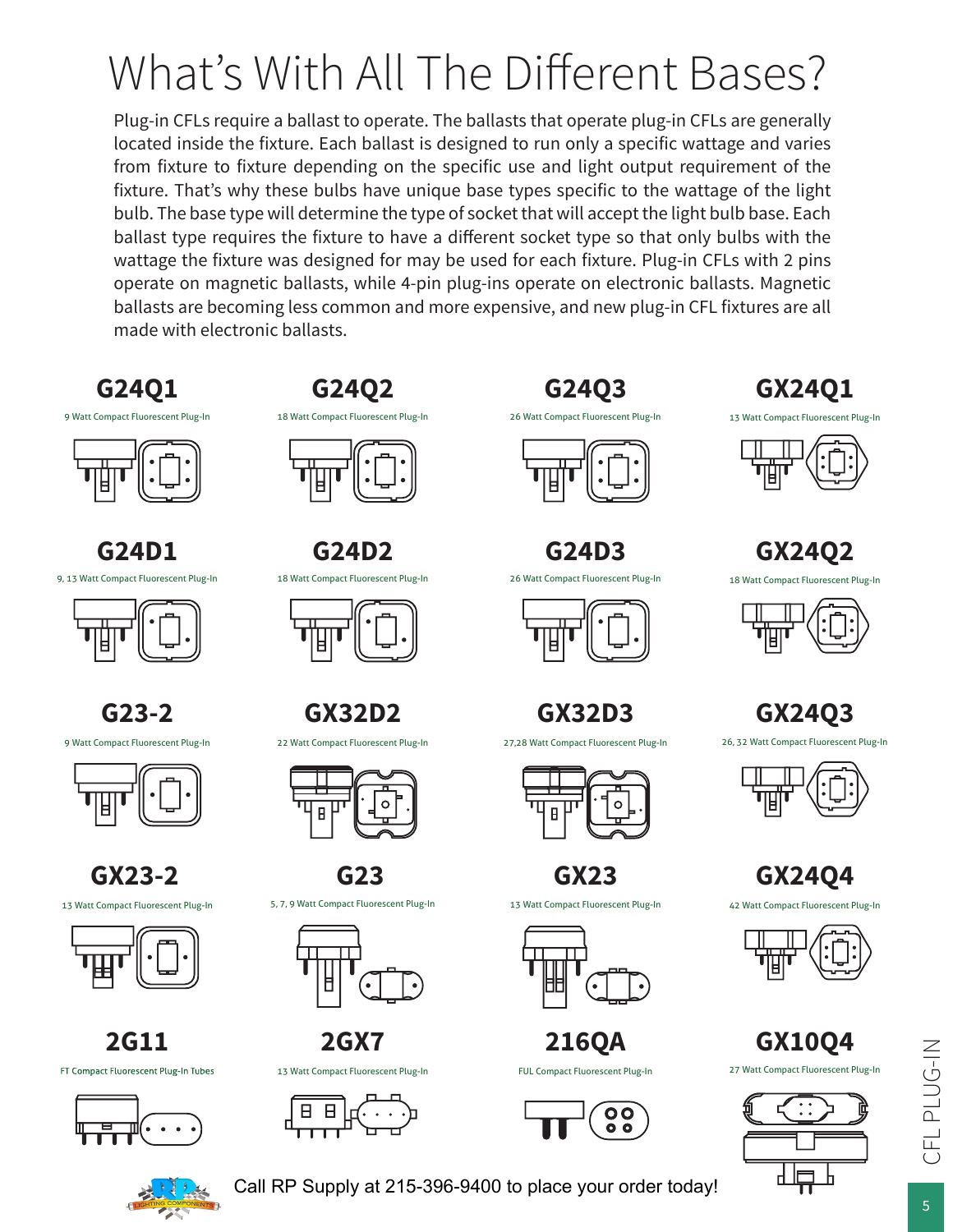# PL 2-PIN SINGLE U-SHAPED TWIN TUBE



| <b>Base</b>     | <b>Watts</b> | Item     | <b>Description</b> | <b>Lumens</b> | <b>Hours</b> | Color                | <b>Kelvin</b> | Mol   | Pkg.   | <b>Features</b>   |
|-----------------|--------------|----------|--------------------|---------------|--------------|----------------------|---------------|-------|--------|-------------------|
| G <sub>23</sub> | 5            | 60000-SU | <b>PL5/SP27K</b>   | 210           | 10,000       | Warm White           | 2700K         | 4.2"  | 50/200 |                   |
|                 |              | 60010-SU | <b>PL5/SP41K</b>   | 210           | 10,000       | Cool White           | 4100K         | 4.41" | 50/200 |                   |
|                 |              | 60020-SU | <b>PL7/SP27K</b>   | 360           | 10,000       | Warm White           | 2700K         | 5.37" | 50/200 |                   |
|                 | 7            | 60025-SU | <b>PL7/SP35K</b>   | 360           | 10,000       | <b>Neutral White</b> | 3500K         | 5.25" | 50/200 |                   |
|                 |              | 60030-SU | <b>PL7/SP41K</b>   | 360           | 10,000       | Cool White           | 4100K         | 5.44" | 50/200 |                   |
|                 |              | 60040-SU | PL9/SP27K          | 530           | 10,000       | Warm White           | 2700K         | 6.68" | 50/200 |                   |
|                 |              | 60045-SU | PL9/SP30K          | 530           | 10,000       | Warm White           | 3000K         | 6.46" | 50/200 |                   |
|                 |              | 60050-SU | PL9/SP35K          | 530           | 10,000       | Neutral White        | 3500K         | 6.61" | 50/200 |                   |
|                 | 9            | 60060-SU | PL9/SP41K          | 530           | 10,000       | Cool White           | 4100K         | 6.46" | 50/200 |                   |
|                 |              | 60280-SU | PL9/B              | N/A           | 10,000       | Blue                 | N/A           | 6.5"  | 50/200 |                   |
|                 |              | 60290-SU | PL9/G              | N/A           | 10,000       | Green                | N/A           | 6.5"  | 50/200 |                   |
|                 |              | 60300-SU | PL9/R              | N/A           | 10,000       | Red                  | N/A           | 6.5"  | 50/200 | L.                |
| <b>GX23</b>     |              | 60070-SU | <b>PL13/SP27K</b>  | 720           | 10,000       | Warm White           | 2700K         | 7"    | 50/200 |                   |
|                 |              | 60075-SU | <b>PL13/SP30K</b>  | 720           | 10,000       | Warm White           | 3000K         | 7.13" | 50/200 |                   |
|                 |              | 60080-SU | <b>PL13/SP35K</b>  | 720           | 10,000       | <b>Neutral White</b> | 3500K         | 7.07" | 50/200 |                   |
|                 | 13           | 60090-SU | <b>PL13/SP41K</b>  | 720           | 10,000       | Cool White           | 4100K         | 7.1"  | 50/200 |                   |
|                 |              | 60095-SU | <b>PL13/SP50K</b>  | 720           | 10,000       | Super White          | 5000K         | 7.08" | 50/200 |                   |
|                 |              | 60096-SU | <b>PL13/SP65K</b>  | 720           | 10,000       | Daylight             | 6500K         | 7.02" | 50/200 |                   |
|                 |              | 60097-SU | <b>PL13/Y</b>      | 720           | 10,000       | Yellow               | N/A           | 7.22" | 50/200 | <b>CONTRACTOR</b> |

# PL 4-PIN SINGLE U-SHAPED TWIN TUBE

| <b>Base</b> | Watts Item |          | <b>Description</b>  | Lumens   | <b>Hours</b>        | Color      | <b>Kelvin</b> | Mol           | Pkg.   | <b>Features</b> |        |  |
|-------------|------------|----------|---------------------|----------|---------------------|------------|---------------|---------------|--------|-----------------|--------|--|
| <b>2GX7</b> |            | 60003-SU | <b>PL13/E/SP27K</b> | 720      | 10,000              | Warm White | 2700K         | 6.23"         | 50/200 |                 |        |  |
|             | 13         | 60005-SU | <b>PL13/E/SP30K</b> | 720      | 10.000              | Warm White | 3000K         | 6.44"         | 50/200 |                 |        |  |
|             |            |          |                     | 60007-SU | <b>PL13/E/SP35K</b> | 720        | 10.000        | Neutral White | 3500K  | 6.22"           | 50/200 |  |
|             |            | 60013-SU | <b>PL13/E/SP41K</b> | 720      | 10.000              | Cool White | 4100K         | 6.35"         | 50/200 |                 |        |  |

# PLD 2-PIN DOUBLE U-SHAPED TWIN TUBE

| <b>Base</b> | Watts | <b>Item</b> | <b>Description</b> | Lumens | <b>Hours</b> | Color      | <b>Kelvin</b> | Mol        | Pkg.   | <b>Features</b> |               |       |       |        |  |
|-------------|-------|-------------|--------------------|--------|--------------|------------|---------------|------------|--------|-----------------|---------------|-------|-------|--------|--|
| $G23-2$     |       | 60310-SU    | PLD9/SP27K         | 525    | 10.000       | Warm White | 2700K         | 4.28"      | 25/100 |                 |               |       |       |        |  |
|             |       | 60313-SU    | PLD9/SP30K         | 525    | 10.000       | Warm White | 3000K         | 4.34"      | 25/100 |                 |               |       |       |        |  |
|             | 9     |             |                    |        |              |            | 60315-SU      | PLD9/SP35K | 525    | 10.000          | Neutral White | 3500K | 4.28" | 25/100 |  |
|             |       | 60320-SU    | PLD9/SP41K         | 525    | 10.000       | Cool White | 4100K         | 4.34"      | 25/100 |                 |               |       |       |        |  |

Call RP Supply at 215-396-9400 to place your order today!

G CD = Card Conference Conserved (BCC) = Card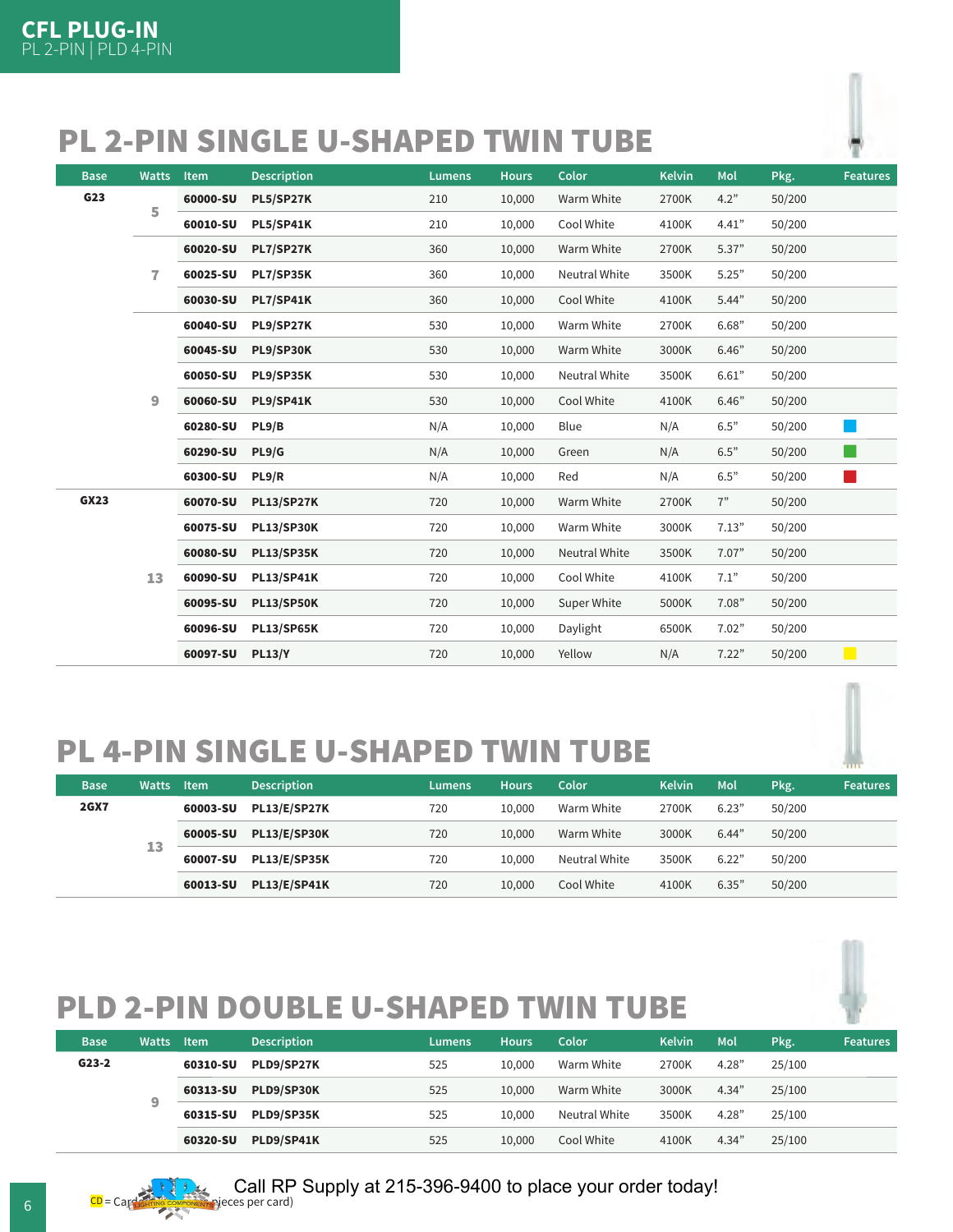# PLD 2-PIN DOUBLE U-SHAPED TWIN TUBE (CONTINUED)

| <b>Base</b> | <b>Watts</b> | <b>Item</b> | <b>Description</b> | <b>Lumens</b> | <b>Hours</b> | Color                | <b>Kelvin</b> | Mol      | Pkg.               | <b>Features</b> |          |             |       |        |          |       |       |        |  |
|-------------|--------------|-------------|--------------------|---------------|--------------|----------------------|---------------|----------|--------------------|-----------------|----------|-------------|-------|--------|----------|-------|-------|--------|--|
| GX23-2      |              | 60130-SU    | PLD13/SP27K        | 660           | 10,000       | Warm White           | 2700K         | 4.66"    | 25/100             |                 |          |             |       |        |          |       |       |        |  |
|             |              | 60135-SU    | PLD13/SP30K        | 660           | 10,000       | Warm White           | 3000K         | 4.66"    | 25/100             |                 |          |             |       |        |          |       |       |        |  |
|             | 13           | 60140-SU    | <b>PLD13/SP35K</b> | 660           | 10,000       | Neutral White        | 3500K         | 4.66"    | 25/100             |                 |          |             |       |        |          |       |       |        |  |
|             |              | 60150-SU    | <b>PLD13/SP41K</b> | 660           | 10,000       | Cool White           | 4100K         | 4.66"    | 25/100             |                 |          |             |       |        |          |       |       |        |  |
|             |              | 60151-SU    | PLD13/SP50K        | 660           | 10,000       | Super White          | 5000K         | 4.66"    | 25/100             |                 |          |             |       |        |          |       |       |        |  |
|             |              | 60152-SU    | PLD13/SP65K        | 660           | 10,000       | Daylight             | 6500K         | 4.66"    | 25/100             |                 |          |             |       |        |          |       |       |        |  |
| G24D-2      |              | 60190-SU    | PLD18/SP27K        | 1080          | 10,000       | Warm White           | 2700K         | 6.07"    | 25/100             |                 |          |             |       |        |          |       |       |        |  |
|             | 18           | 60195-SU    | PLD18/SP30K        | 1080          | 10,000       | Warm White           | 3000K         | 6.12"    | 25/100             |                 |          |             |       |        |          |       |       |        |  |
|             |              | 60200-SU    | PLD18/SP35K        | 1080          | 10,000       | <b>Neutral White</b> | 3500K         | 6.12"    | 25/100             |                 |          |             |       |        |          |       |       |        |  |
|             |              | 60210-SU    | <b>PLD18/SP41K</b> | 1080          | 10,000       | Cool White           | 4100K         | 6.07"    | 25/100             |                 |          |             |       |        |          |       |       |        |  |
|             |              | 60211-SU    | PLD18/SP50K        | 1080          | 10,000       | Super White          | 5000K         | 6.12"    | 25/100             |                 |          |             |       |        |          |       |       |        |  |
|             |              | 60212-SU    | PLD18/SP65K        | 1080          | 10,000       | Daylight             | 6500K         | 6.12"    | 25/100             |                 |          |             |       |        |          |       |       |        |  |
| G24D-3      |              | 60250-SU    | <b>PLD26/SP27K</b> | 1560          | 10,000       | Warm White           | 2700K         | 6.78"    | 25/100             |                 |          |             |       |        |          |       |       |        |  |
|             | 26           |             |                    |               |              |                      |               | 60255-SU | <b>PLD26/SP30K</b> | 1560            | 10,000   | Warm White  | 3000K | 6.68"  | 25/100   |       |       |        |  |
|             |              | 60260-SU    | <b>PLD26/SP35K</b> | 1560          | 10,000       | Neutral White        | 3500K         | 6.78"    | 25/100             |                 |          |             |       |        |          |       |       |        |  |
|             |              | 60270-SU    | <b>PLD26/SP41K</b> | 1560          | 10,000       | Cool White           | 4100K         | 6.78"    | 25/100             |                 |          |             |       |        |          |       |       |        |  |
|             |              | 60271-SU    | PLD26/SP50K        | 1560          | 10,000       | Super White          | 5000K         | 6.78"    | 25/100             |                 |          |             |       |        |          |       |       |        |  |
|             |              |             |                    |               |              |                      |               |          |                    |                 | 60272-SU | PLD26/SP65K | 1560  | 10,000 | Daylight | 6500K | 6.68" | 25/100 |  |

# PLD 4-PIN DOUBLE U-SHAPED TWIN TUBE

| <b>Base</b> | <b>Watts</b> | <b>Item</b> | <b>Description</b> | <b>Lumens</b> | <b>Hours</b> | Color         | <b>Kelvin</b> | Mol           | Pkg.   | <b>Features</b> |             |       |       |        |  |
|-------------|--------------|-------------|--------------------|---------------|--------------|---------------|---------------|---------------|--------|-----------------|-------------|-------|-------|--------|--|
| G24Q-1      |              | 60100-SU    | PLD13/E/SP27K      | 780           | 10,000       | Warm White    | 2700K         | 5.01"         | 25/100 |                 |             |       |       |        |  |
|             |              | 60105-SU    | PLD13/E/SP30K      | 900           | 10,000       | Warm White    | 3000K         | 5.23"         | 25/100 |                 |             |       |       |        |  |
|             |              | 60110-SU    | PLD13/E/SP35K      | 780           | 10,000       | Neutral White | 3500K         | 5.05"         | 25/100 |                 |             |       |       |        |  |
|             | 13           | 60120-SU    | PLD13/E/SP41K      | 780           | 10,000       | Cool White    | 4100K         | 5.04"         | 25/100 |                 |             |       |       |        |  |
|             |              | 60121-SU    | PLD13/E/SP50K      | 780           | 10,000       | Super White   | 5000K         | 5.01"         | 25/100 |                 |             |       |       |        |  |
|             |              | 60122-SU    | PLD13/E/SP65K      | 780           | 10,000       | Daylight      | 6500K         | 5.07"         | 25/100 |                 |             |       |       |        |  |
| G24Q-2      |              | 60160-SU    | PLD18/E/SP27K      | 1080          | 10,000       | Warm White    | 2700K         | 5.64"         | 25/100 |                 |             |       |       |        |  |
|             |              |             | 60165-SU           | PLD18/E/SP30K | 1080         | 10,000        | Warm White    | 3000K         | 5.86"  | 25/100          |             |       |       |        |  |
|             |              | 60170-SU    | PLD18/E/SP35K      | 1080          | 10,000       | Neutral White | 3500K         | 5.64"         | 25/100 |                 |             |       |       |        |  |
|             | 18           | 60180-SU    | PLD18/E/SP41K      | 1200          | 10,000       | Cool White    | 4100K         | 5.62"         | 25/100 |                 |             |       |       |        |  |
|             |              |             |                    |               |              |               | 60181-SU      | PLD18/E/SP50K | 1080   | 10,000          | Super White | 5000K | 5.64" | 25/100 |  |
|             |              |             | 60182-SU           | PLD18/E/SP65K | 1080         | 10,000        | Daylight      | 6500K         | 5.85"  | 25/100          |             |       |       |        |  |
| G24Q-3      |              |             |                    |               |              |               | 60220-SU      | PLD26/E/SP27K | 1560   | 10,000          | Warm White  | 2700K | 6.49" | 25/100 |  |
|             | 26           | 60225-SU    | PLD26/E/SP30K      | 1560          | 10,000       | Warm White    | 3000K         | 6.37"         | 25/100 |                 |             |       |       |        |  |
|             |              | 60230-SU    | PLD26/E/SP35K      | 1560          | 10,000       | Neutral White | 3500K         | 6.43"         | 25/100 |                 |             |       |       |        |  |



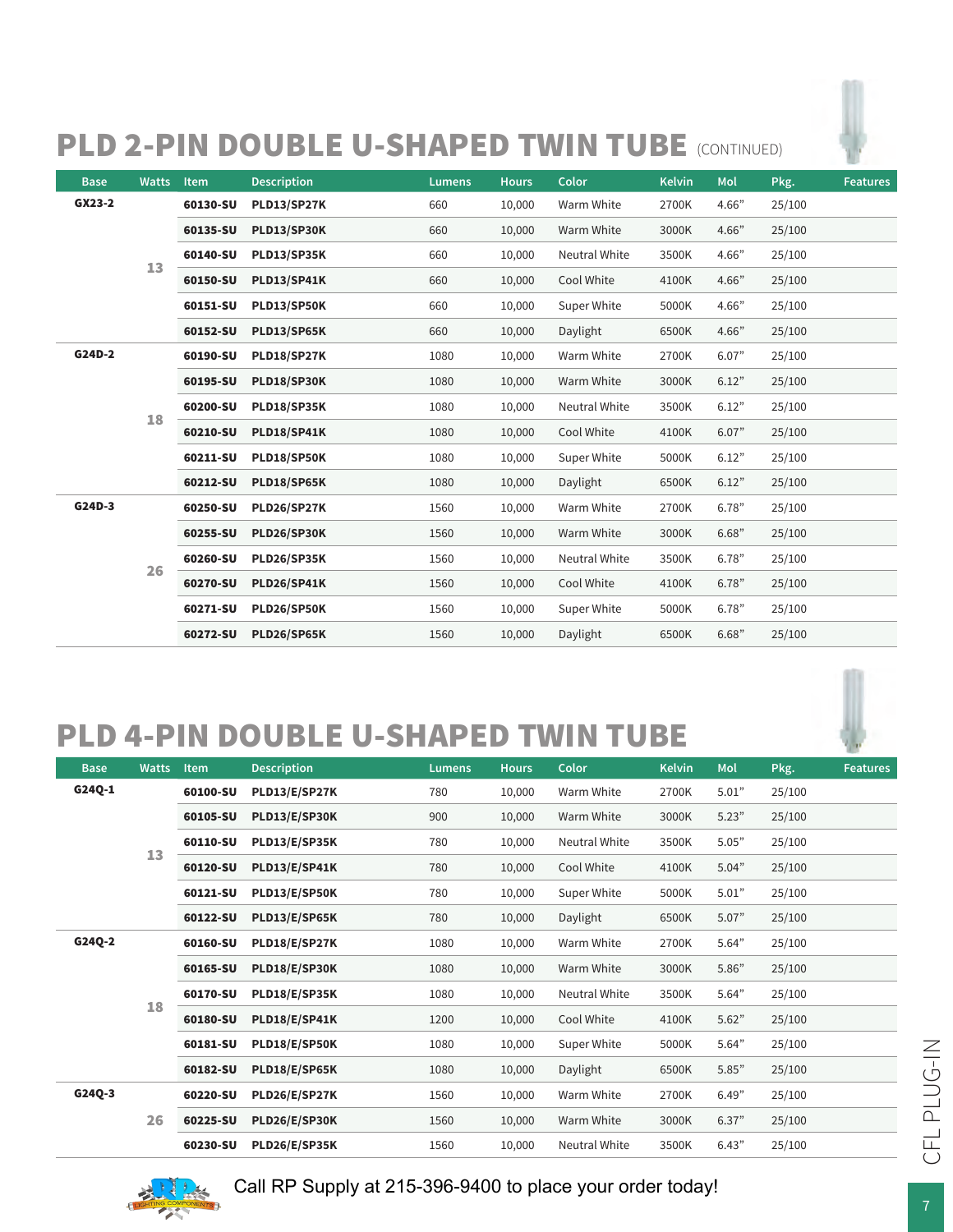# PLD 4-PIN DOUBLE U-SHAPED TWIN TUBE (CONTINUED)

| Base   | Watts | <b>Item</b> | <b>Description</b> | Lumens | <b>Hours</b> | Color       | <b>Kelvin</b> | Mol   | Pkg.   | <b>Features</b> |
|--------|-------|-------------|--------------------|--------|--------------|-------------|---------------|-------|--------|-----------------|
|        |       | 60240-SU    | PLD26/E/SP41K      | 1560   | 10.000       | Cool White  | 4100K         | 6.43" | 25/100 |                 |
| G24Q-3 | 26    | 60241-SU    | PLD26/E/SP50K      | 1560   | 10.000       | Super White | 5000K         | 6.53" | 25/100 |                 |
|        |       | 60242-SU    | PLD26/E/SP65K      | 1560   | 10,000       | Daylight    | 6500K         | 6.43" | 25/100 |                 |

# PLT 4-PIN TRIPLE TUBE





# FUL 4-PIN SINGLE U-SHAPED TWIN TUBE

| <b>Base</b> | Watts | <b>Item</b> | <b>Description</b> | Lumens           | Hours | Color      | <b>Kelvin</b> | Mol   | Pkg.   | <b>Features</b> |  |
|-------------|-------|-------------|--------------------|------------------|-------|------------|---------------|-------|--------|-----------------|--|
| G10qA       |       | 05090-SU    | <b>FUL8T6/CW</b>   | 350              | 5.000 | Cool White | 4100K         | 5.78" | 10/120 |                 |  |
|             | 8     |             | 05145-SU           | <b>FUL8T6/BL</b> | N/A   | 5,000      | Black Light   | N/A   | 5.75"  | 10/120          |  |
|             | 13    | 05110-SU    | <b>FUL13T6/CW</b>  | 505              | 5,000 | Cool White | 4100K         | 7.85" | 10/120 |                 |  |

Call RP Supply at 215-396-9400 to place your order today!

 $\frac{CD}{CD}$  = Cardinal component pieces per card)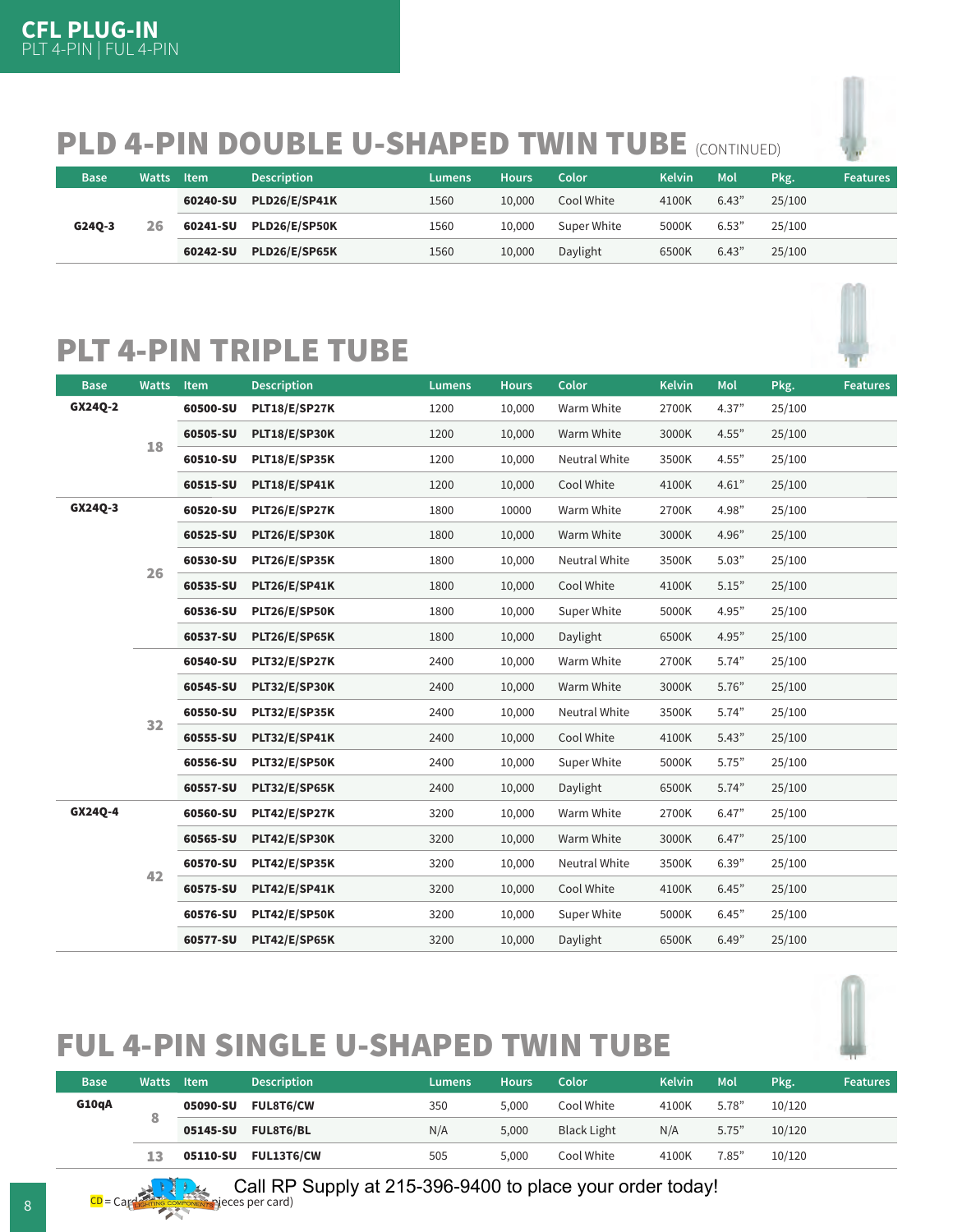# FUL 4-PIN SINGLE U-SHAPED TWIN TUBE (CONTINUED)

| <b>Base</b> | <b>Watts</b> | <b>Item</b> | <b>Description</b> | <b>Lumens</b> | <b>Hours</b>      | Color              | <b>Kelvin</b> | Mol        | Pkg.   | <b>Features</b> |        |
|-------------|--------------|-------------|--------------------|---------------|-------------------|--------------------|---------------|------------|--------|-----------------|--------|
| G10qA       | 15           | 05155-SU    | FUL15T6/BL         | N/A           | 5,000             | <b>Black Light</b> | N/A           | 7.86"      | 10/120 |                 |        |
|             |              | 05130-SU    | FUL18T6/CW         | 975           | 5,000             | Cool White         | 4100K         | 8.85"      | 10/120 |                 |        |
|             | 18           | 05160-SU    | FUL18T6/BL         | N/A           | 5,000             | <b>Black Light</b> | N/A           | 9.06"      | 10/120 |                 |        |
|             | 25           | 05165-SU    | <b>FUL25T8/BL</b>  | N/A           | 5,000             | <b>Black Light</b> | N/A           | 9.38"      | 10/120 |                 |        |
|             |              | 05140-SU    | FUL25T6/WW         | 1220          | 5,000             | Warm White         | N/A           | 9.43"      | 10/120 |                 |        |
|             |              | 05175-SU    | <b>FUL40T10/BL</b> | N/A           | 5,000             | <b>Black Light</b> | N/A           | 11.89"     | 10/120 |                 |        |
|             | 40           | 05170-SU    | FUL40T8/BL         | N/A           | 5,000             | <b>Black Light</b> | N/A           | 12.15"     | 10/120 |                 |        |
|             | 50<br>12     | 05180-SU    | <b>FUL50T10/BL</b> | N/A           | 5,000             | <b>Black Light</b> | N/A           | 14.75"     | 10/120 |                 |        |
|             |              | 05150-SU    | <b>FUL12T6/BL</b>  | N/A           | 5,000             | <b>Black Light</b> | N/A           | 6.33"      | 10/120 |                 |        |
|             |              |             |                    | 05100-SU      | <b>FUL12T6/CW</b> | 505                | 5,000         | Cool White | N/A    | 6.24"           | 10/120 |

# FDL 2-PIN QUAD TUBE



# FML 4-PIN QUAD TUBE

| <b>Base</b> | Watts Item | <b>Description</b>     | Lumens | <b>Hours</b> | Color      | <b>Kelvin</b> | Mol   | Pkg.  | <b>Features</b> |
|-------------|------------|------------------------|--------|--------------|------------|---------------|-------|-------|-----------------|
| GX10Q-4     | 27         | 05770-SU FML27/30K/CD1 | 1500   | 10.000       | Warm White | 3000K         | 5.62" | 12/24 |                 |
|             |            |                        | 1500   | 10,000       | Daylight   | 6500K         | 5.43" | 12/24 |                 |

# FT 4-PIN TWIN TUBE

| <b>Base</b> | <b>Watts</b> | Item     | <b>Description</b> | Lumens | <b>Hours</b> | <b>Color</b>         | <b>Kelvin</b> | Mol    | Pkg.  | <b>Features</b> |
|-------------|--------------|----------|--------------------|--------|--------------|----------------------|---------------|--------|-------|-----------------|
| <b>2G11</b> |              | 02165-SU | <b>FT18DL/830</b>  | 1200   | 10,000       | Warm White           | 3000K         | 9.02"  | 10/40 |                 |
|             | 18           | 02170-SU | <b>FT18DL/835</b>  | 1200   | 10,000       | Neutral White        | 3500K         | 9.02"  | 10/40 |                 |
|             |              | 02175-SU | FT18DL/841         | 1200   | 10,000       | Cool White           | 4100K         | 9.02"  | 10/40 |                 |
|             |              | 02180-SU | <b>FT24DL/830</b>  | 1800   | 10,000       | Warm White           | 3000K         | 12.69" | 10/40 |                 |
|             | 24           | 02185-SU | <b>FT24DL/835</b>  | 1800   | 10,000       | <b>Neutral White</b> | 3500K         | 12.69" | 10/40 |                 |
|             |              | 02190-SU | <b>FT24DL/841</b>  | 1800   | 10,000       | Cool White           | 4100K         | 12.69" | 10/40 |                 |
|             | 36           | 02115-SU | <b>FT36DL/830</b>  | 2900   | 10.000       | Warm White           | 3000K         | 16.44" | 10/40 |                 |